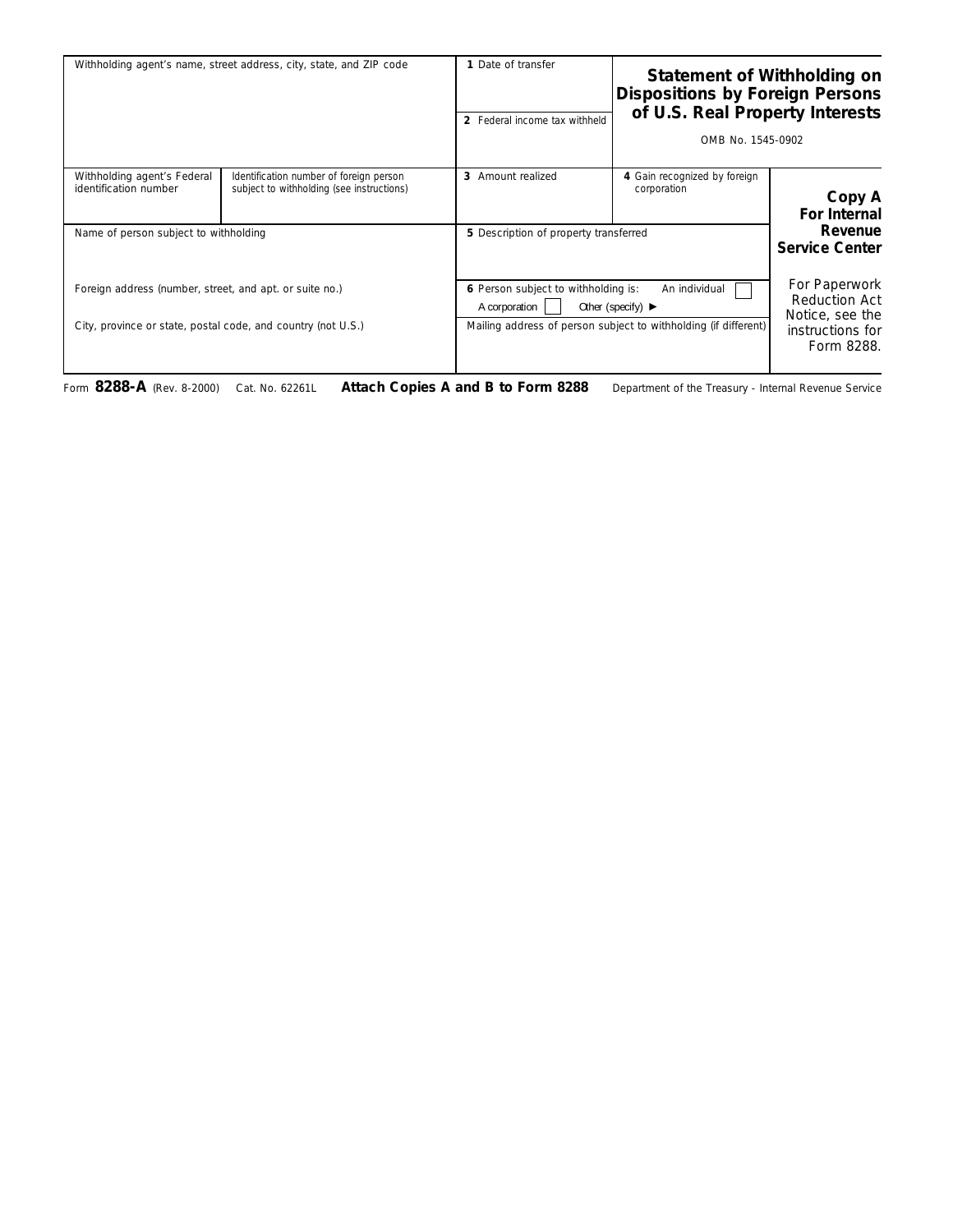|                                                                               | Statement of Withholding on<br><b>Dispositions by Foreign Persons</b><br>of U.S. Real Property Interests       | 1 Date of transfer            | Withholding agent's name, street address, city, state, and ZIP code                  |                                                      |
|-------------------------------------------------------------------------------|----------------------------------------------------------------------------------------------------------------|-------------------------------|--------------------------------------------------------------------------------------|------------------------------------------------------|
|                                                                               | OMB No. 1545-0902                                                                                              | 2 Federal income tax withheld |                                                                                      |                                                      |
| Copy B<br>Send to<br>Internal                                                 | 4 Gain recognized by foreign<br>corporation                                                                    | 3 Amount realized             | Identification number of foreign person<br>subject to withholding (see instructions) | Withholding agent's Federal<br>identification number |
| Revenue<br><b>Service Center</b><br>(For Use by<br>Person                     | 5 Description of property transferred                                                                          |                               | Name of person subject to withholding                                                |                                                      |
| Subject to<br>Withholding)                                                    | 6 Person subject to withholding is:<br>An individual<br>A corporation<br>Other (specify) $\blacktriangleright$ |                               | Foreign address (number, street, and apt. or suite no.)                              |                                                      |
| This information is<br>being furnished to<br>the Internal<br>Revenue Service. | Mailing address of person subject to withholding (if different)                                                |                               | City, province or state, postal code, and country (not U.S.)                         |                                                      |

Form 8288-A (Rev. 8-2000) **Department of the Treasury - Internal Revenue Service**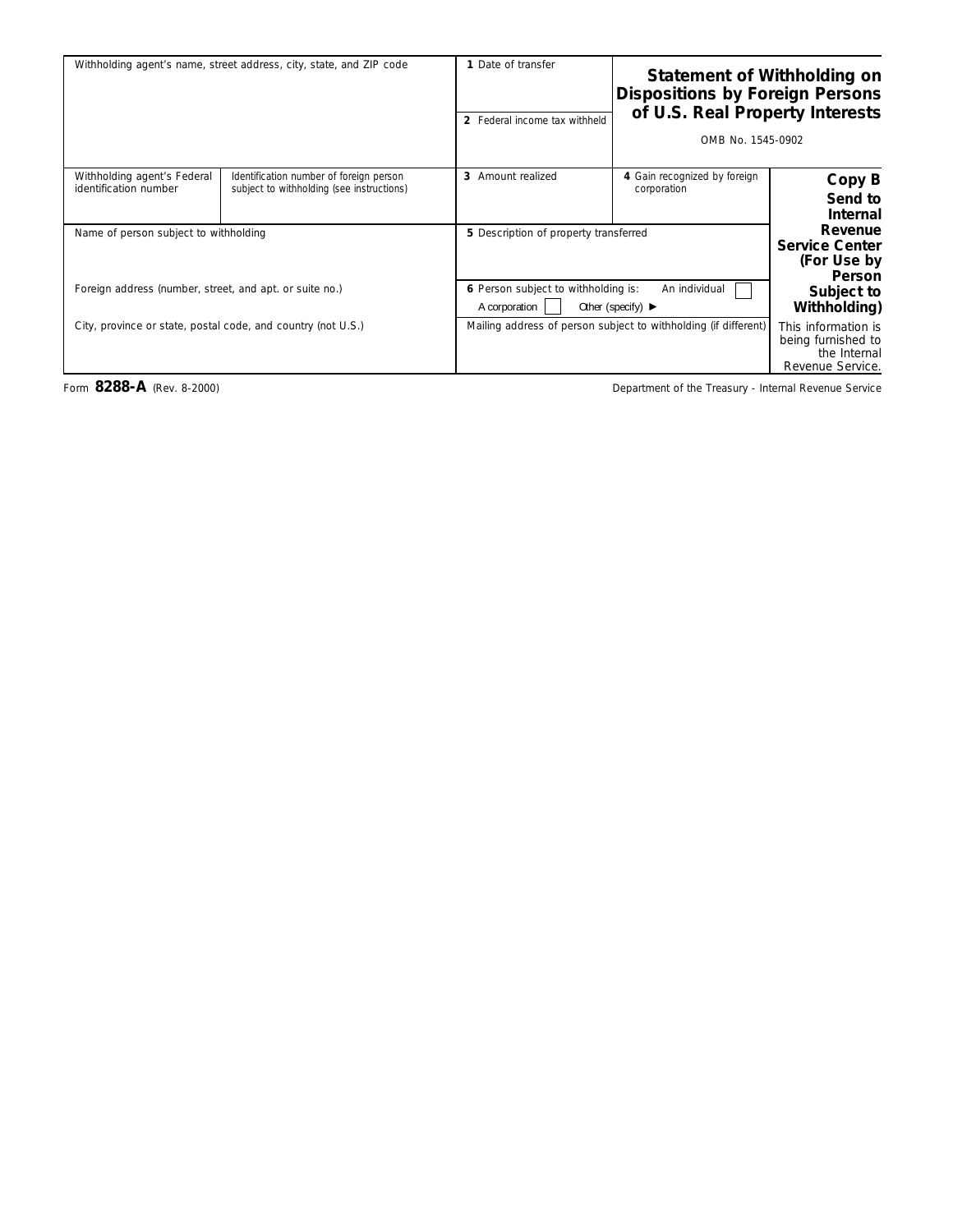## **Instructions for the Person Subject to Withholding**

Generally, if you are a foreign person that disposes of real property located in the United States as seller or transferor, the buyer or other transferee must withhold 10% of the gross amount realized. Certain foreign interest holders that are beneficiaries or shareholders are also subject to Federal income tax withholding, but at a rate of 35%.

You must file a tax return (Form 1040NR, 1041, 1065, 1065-B, or 1120-F) to report the sale or other disposition as effectively connected with the conduct of a trade or business in the United States. To receive credit for any Federal income tax withheld shown in box 2, attach Form 8288-A to your tax return, unless you make a request for early refund. Foreign partnerships should report the withholding on **Form 8804,** Annual Return for Partnership Withholding Tax (Section 1446), and attach Form 8288-A. See **Pub. 515,** Withholding of Tax on Nonresident Aliens and Foreign Corporations, and **Pub. 519,** U.S. Tax Guide for Aliens, for more information.

**Note:** *If you do not already have one, you are required to get a Federal identification number before you file a tax return or a request for early refund. See Pub. 515 or 519 for more information.*

If the amount shown in box 2 is greater than your maximum tax liability, you may apply for an early refund. However, you must still file your tax return when due. To apply for an early refund, you must first get a withholding certificate. No particular form is required for an application for early refund, but it must include the following information in separate paragraphs numbered as shown below:

**1.** Your name, address, and Federal identification number,

**2.** The amount required to be withheld as stated in the withholding certificate issued by the IRS,

**3.** The amount withheld shown in box 2 (attach a copy of this Form 8288-A), and

**4.** The amount to be refunded.

Send your application for a withholding certificate and/or application for early refund to the Philadelphia Service Center, P.O. Box 21086, DP 8731 FIRPTA Unit, Philadelphia, PA, 19114-0586.

See Regulations sections 1.1445-3 and 1.1445-6, Rev. Proc. 2000-35, and **Form 8288-B,** Application for Withholding Certificate for Dispositions by Foreign Persons of U.S. Real Property Interests, for information about withholding certificates.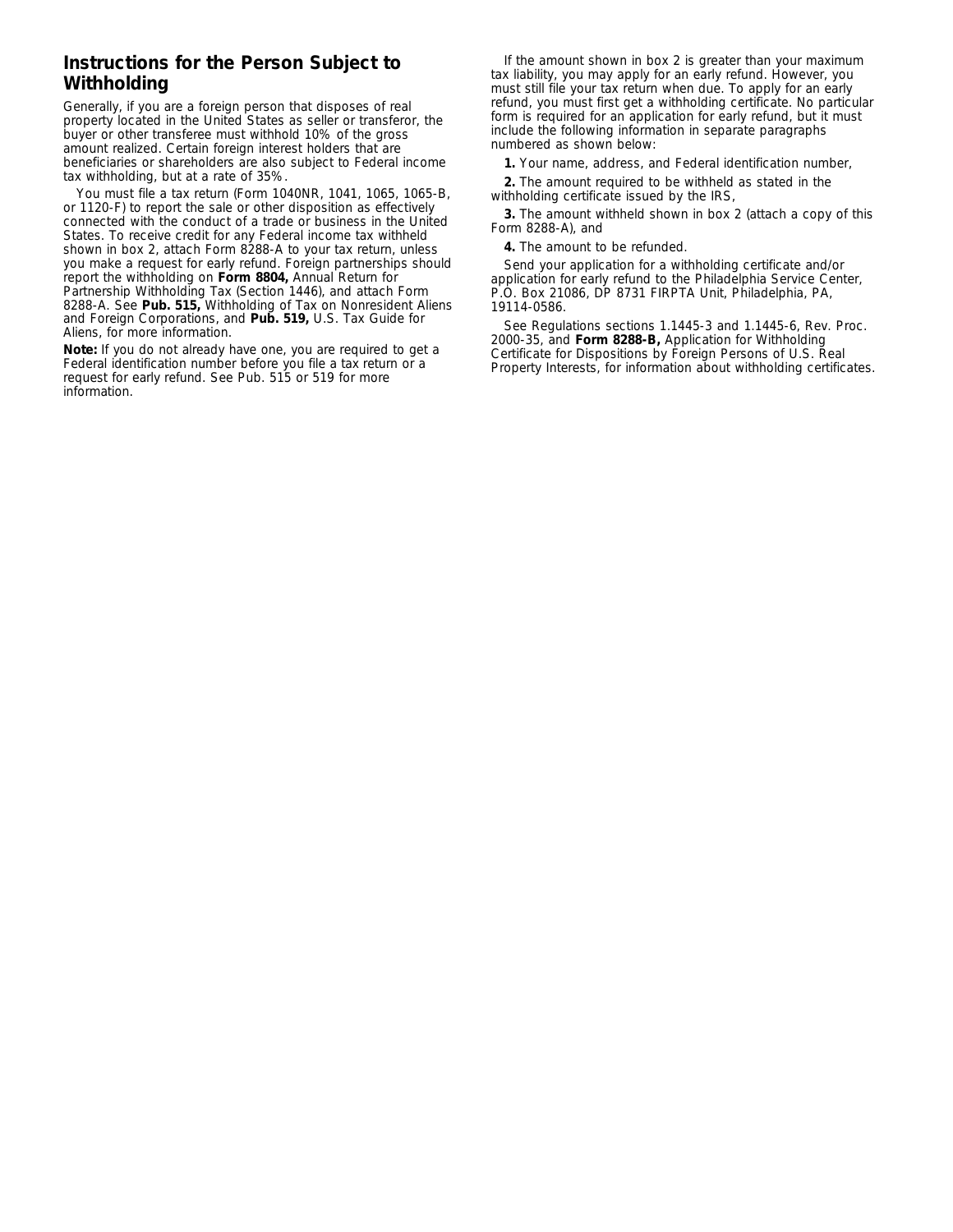| Withholding agent's name, street address, city, state, and ZIP code                                                     |                                                                                      | 1 Date of transfer<br>2 Federal income tax withheld                                                                                                                               |                                             | Statement of Withholding on<br><b>Dispositions by Foreign Persons</b><br>of U.S. Real Property Interests<br>OMB No. 1545-0902 |  |
|-------------------------------------------------------------------------------------------------------------------------|--------------------------------------------------------------------------------------|-----------------------------------------------------------------------------------------------------------------------------------------------------------------------------------|---------------------------------------------|-------------------------------------------------------------------------------------------------------------------------------|--|
| Withholding agent's Federal<br>identification number<br>Name of person subject to withholding                           | Identification number of foreign person<br>subject to withholding (see instructions) | 3 Amount realized<br>5 Description of property transferred                                                                                                                        | 4 Gain recognized by foreign<br>corporation | Copy C<br>For<br>Withholding<br>Agent                                                                                         |  |
| Foreign address (number, street, and apt. or suite no.)<br>City, province or state, postal code, and country (not U.S.) |                                                                                      | 6 Person subject to withholding is:<br>An individual<br>Other (specify) $\blacktriangleright$<br>A corporation<br>Mailing address of person subject to withholding (if different) |                                             | For Paperwork<br>Reduction Act<br>Notice, see the<br>instructions for<br>Form 8288.                                           |  |

Form 8288-A (Rev. 8-2000) **Keep for your records** Department of the Treasury - Internal Revenue Service